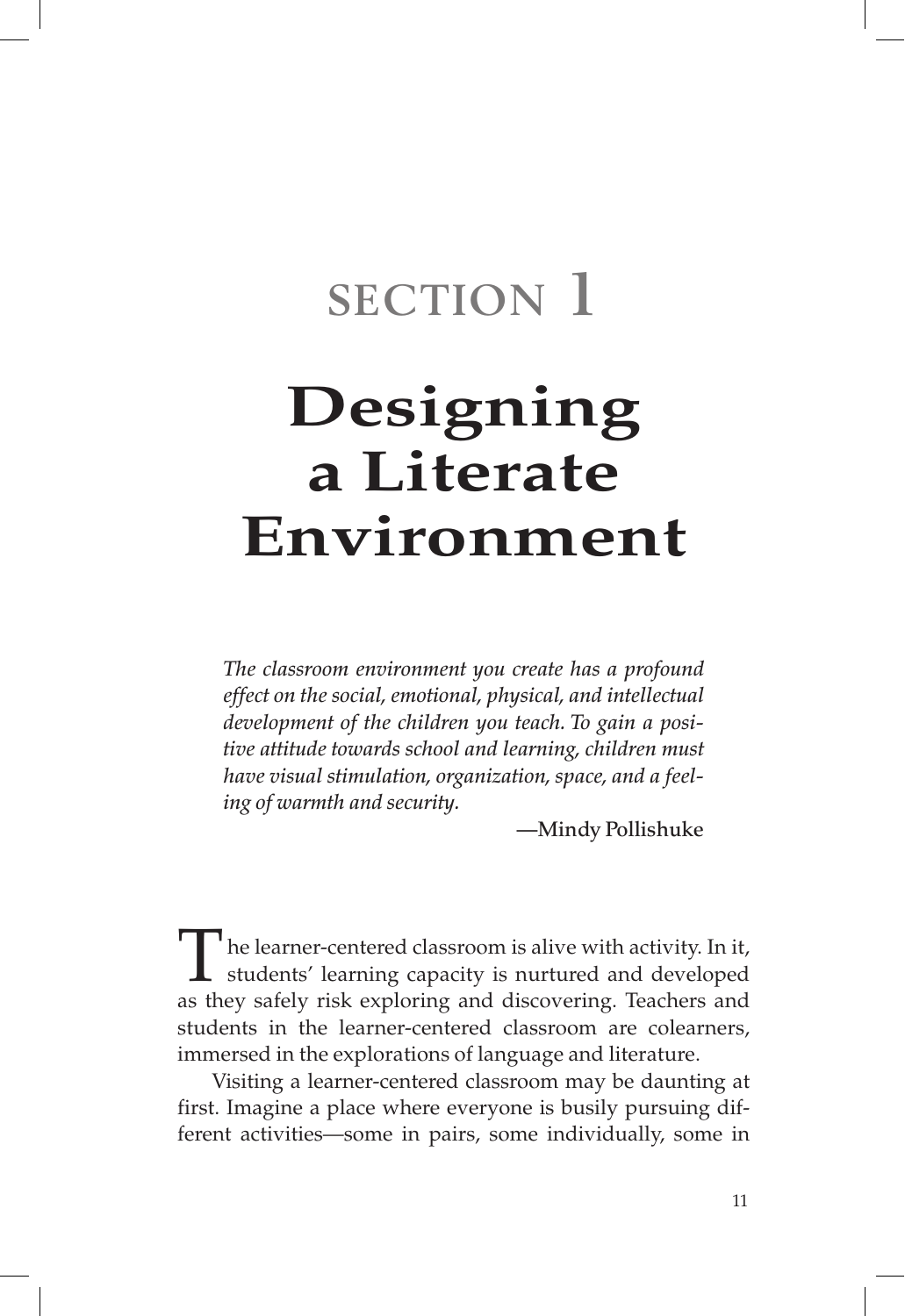small groups. This scene may initially appear chaotic, but everyone in this learner-centered classroom is engaged in authentic tasks, purposefully pursuing ideas, information, and learning goals. Some students may be involved in listening activities, perhaps at listening stations with tape recorders or CDs; some students may be at the "publishing center" developing their written work using computers; some may be working with the teacher, one on one or in a small group; some may be developing a project, possibly a play or a poster; and some students may be working individually, reading, writing, or reflecting. The theme of the students' work is usually seen in their artwork, classroom displays, and writing, which surrounds the classroom.

The most important part of creating a literate environment is establishing a well-organized, stimulating, comfortable, and inviting classroom. A classroom library is the focal point of this print-rich environment. Most of the print in the classroom should be at the children's eye level. Specific teaching areas, preferably on a rug where all can gather, should be well defined and apparent for both small and large groups. The environment is designed to allow children to move about freely, indicating their internalization of routines and expectations.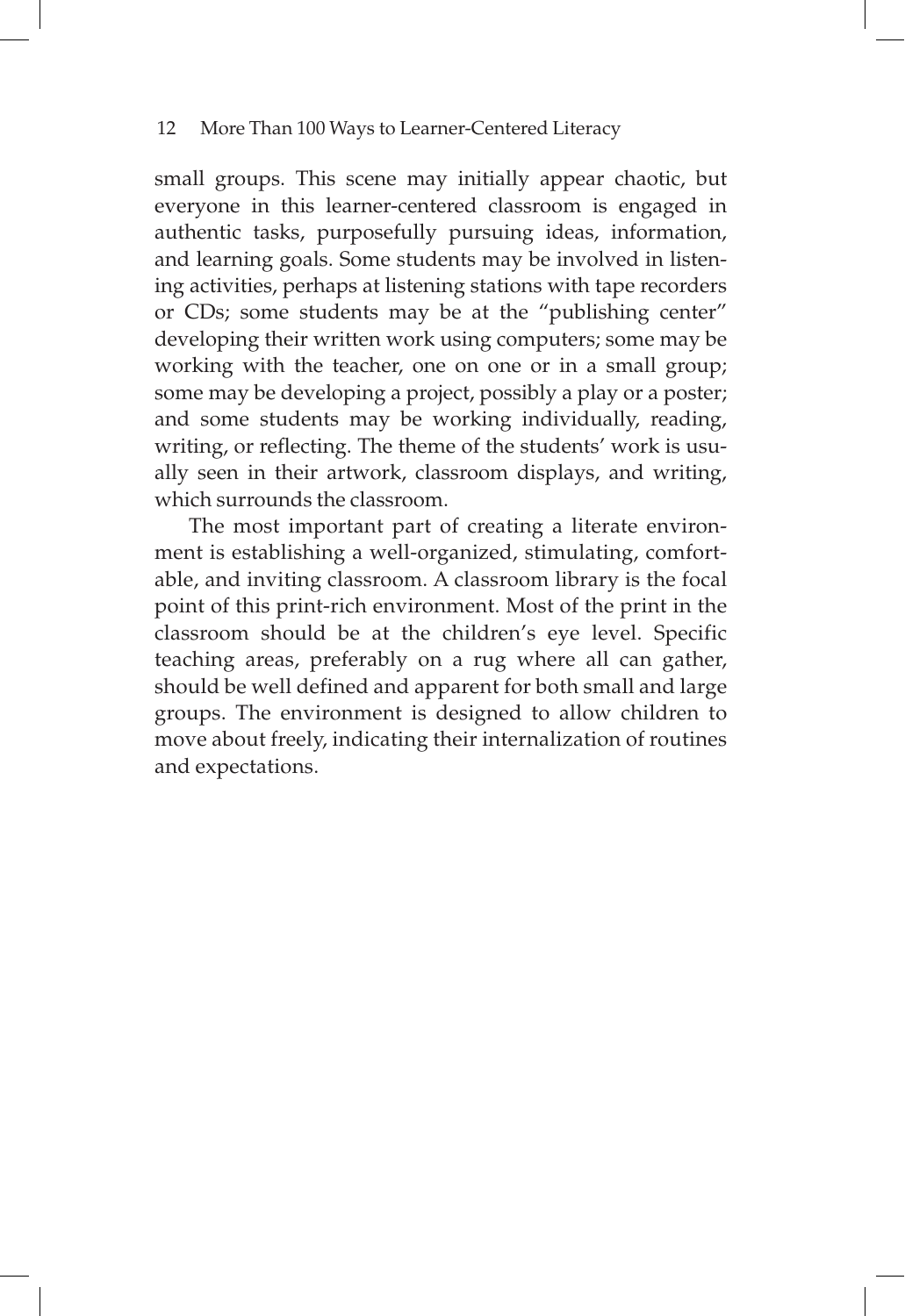## **Learning Language by Using It**

*Children learn to read and write effectively only if they are admitted into a community of written language users, which I shall call the "literacy club," starting before the children are able to read or write a single word for themselves.* 

—Frank Smith

#### **BACKGROUND**

Immersing students in print by covering the classroom with words in all forms is a powerful way to use the environmental surround to support literacy learning. Years ago, we visited a bilingual classroom that offers a perfect example of this approach. In this effective classroom, when the students finished a book, they wrote the title and author on a construction paper cactus flower and stapled it to their own cactus streamer. Twenty-six brightly colored streamers covered with flowers were suspended from the classroom ceiling as a reminder of all the books the class read.

The classroom walls were filled with students' writing. Large discovery charts across one wall displayed students' new knowledge about the Arctic. Each sentence frame read, "I was surprised to discover that  $\overline{\phantom{a}}$ Each chart held about thirty interesting pieces of information about the Arctic gleaned from the children's reading and class discussions.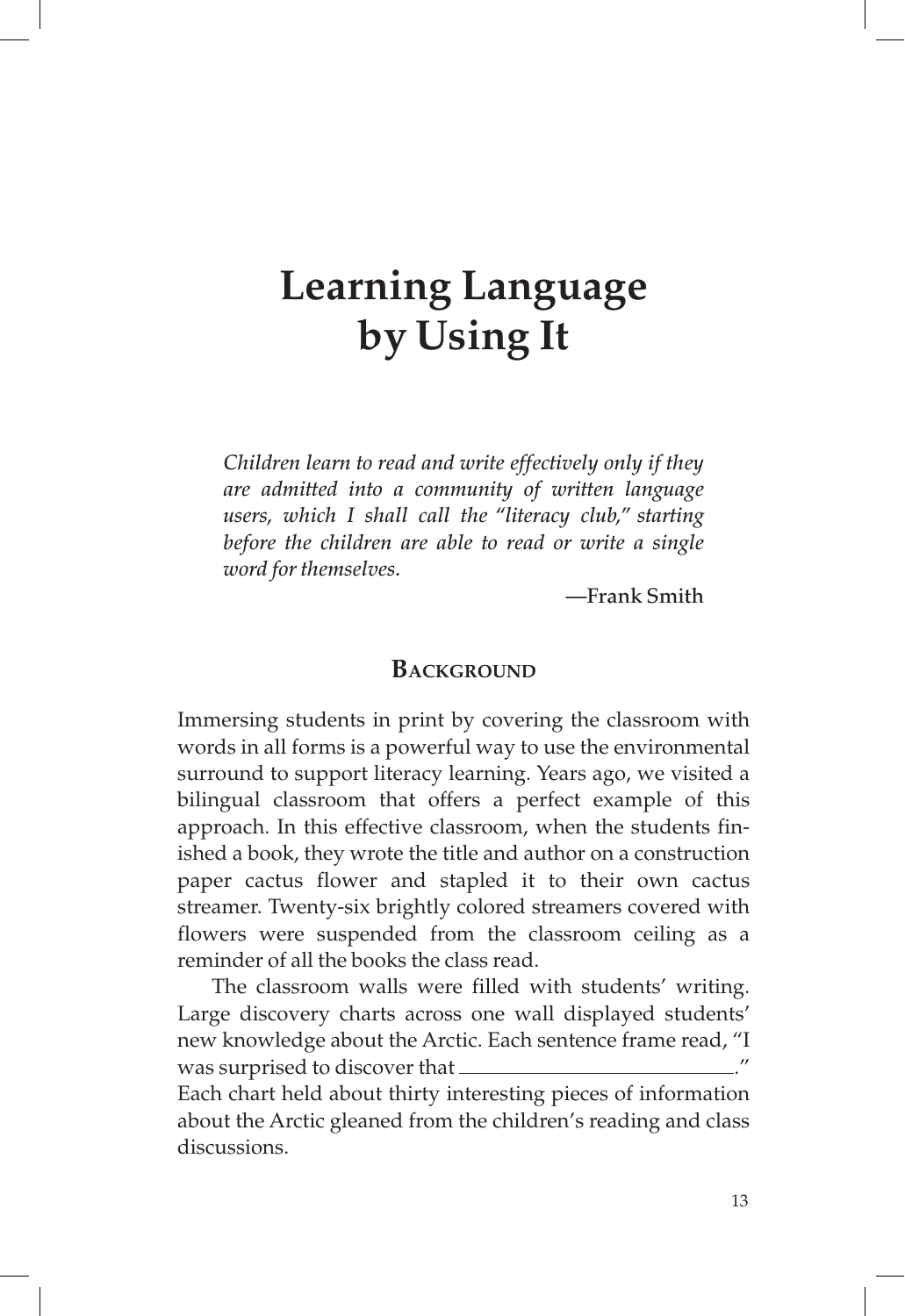The math corner was filled with manipulatives and other materials, all labeled in Spanish. The directions for activities and behavior guides at that center were printed in Spanish as well. A large percentage of the math lessons were taught completely in Spanish by a bilingual partner teacher—and the English-speaking teacher is learning a second language along with her students.

Two important conditions for literacy learning in the learner-centered classroom are immersion in print and modeling the conventions of language use. In this classroom, students see their teacher as a learning model, struggling every day with the challenge of learning something new. Students have the opportunity to develop language literacy by being immersed in print, both in English and in Spanish.

Just as parents expect their toddlers to begin speaking as a result of being spoken to for ten to twelve months, learner-centered teachers expect young children to exhibit various literacy behaviors as a result of being read to and immersed in language. Early-childhood teachers make productive use of the emerging literacy abilities that children bring to school. Teachers of older children, also, value and build upon the reading, writing, and speaking abilities exhibited by the students.

## 1 Labels, Labels Everywhere

Print carries meaning; the same configuration of lines and squiggles conveys the same information each time it appears. Once students understand this concept, they have the key to becoming readers. One way to help promote this understanding is by using labels. Labels help learners connect print with objects and reinforce the concept that things have names that can be written down.

Label everything in your classroom: the closet, the window, the bookshelf, Mrs. Smith's desk, the door, the clock, and other objects.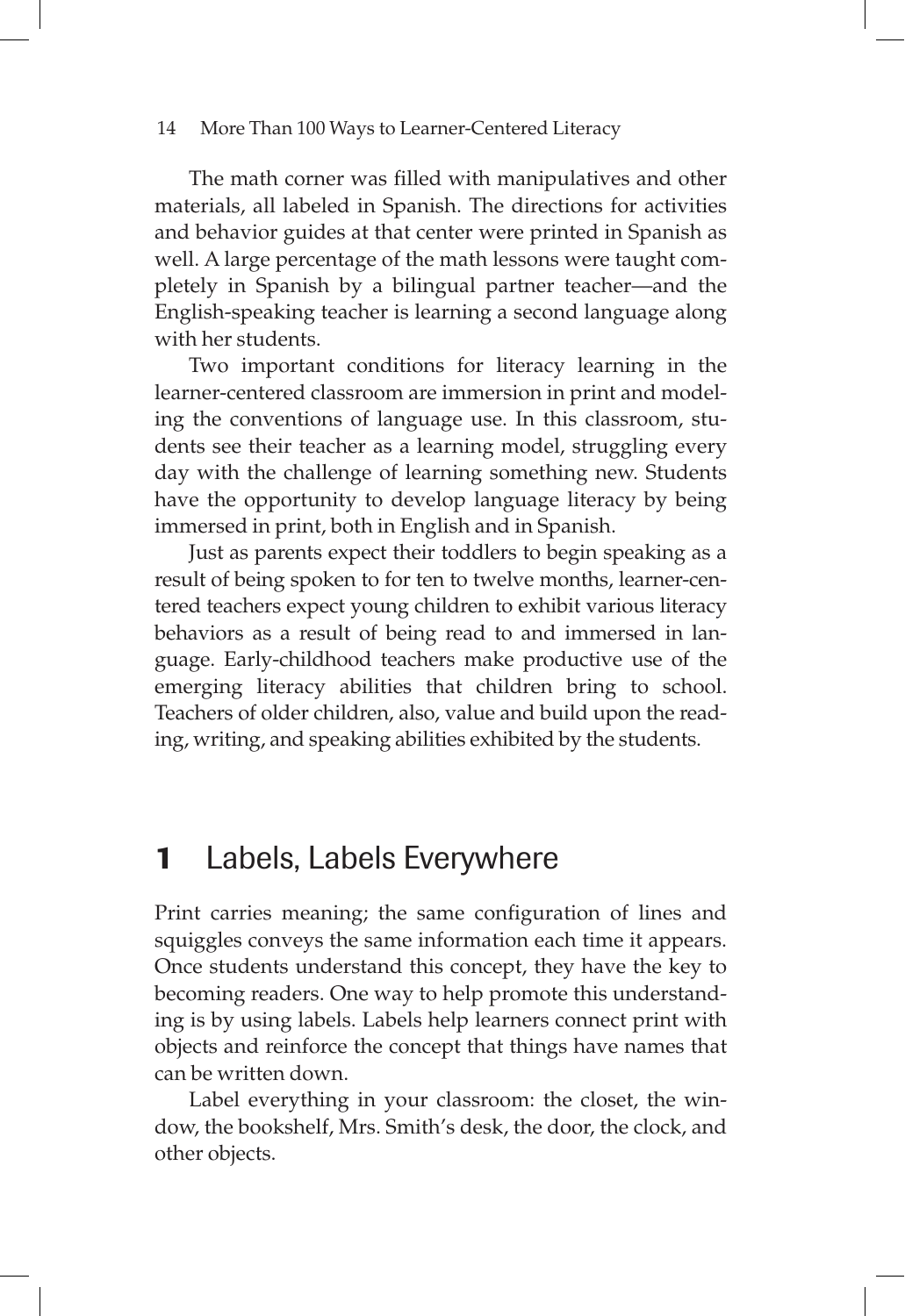Create role cards to label students' functions in cooperative groups, such as recorder, timekeeper, and encourager.

Brainstorm adjectives and descriptive phrases with the class and add them to the labels: the *storage* closet, the *dirty* window, the *expanding* bookshelf, the clock *that runs too slow*, and so on.

Students can also label events or behaviors with characteristics, which introduces humor, diffuses tension, and reinforces classroom behavioral norms. For example, if two students have a disagreement, the other students might give them the "stubborn" label! Or, on one of those days when you have left something out or neglected to do something, your students might label you "forgetful"!

After gaining experience with the labels in the classroom, children will often use the labels as *anchors* when attempting to write new words on their own. For example, they realize that the sound they want to write on their paper is the first sound they hear in the label that says "desk."

## **Materials You Will Need**

- $3" \times 5"$  index cards
- Felt-tip markers
- Masking tape

## 2 Where in the Room Is It?

Visual discrimination is the capacity to see differences between letters, configurations of letter groups, and different words. Because reading involves various visual patterns (clusters of words, syllables, blends, letters), children need to develop the ability to visually discriminate to become more fluent readers. Children tend to operate on visual patterns in very diverse and personal ways, and beginning readers need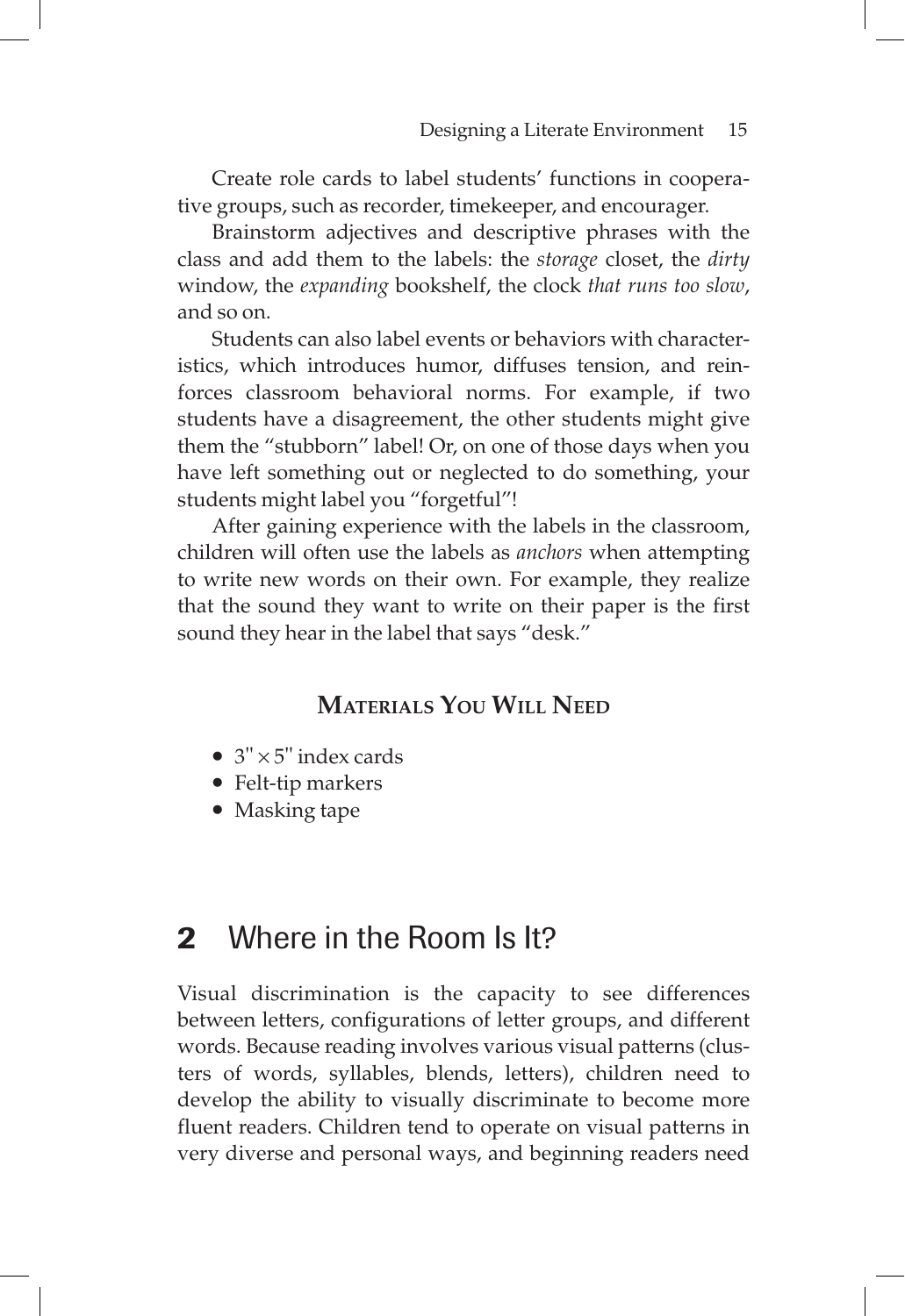approximately 100 exposures to a word before it becomes a *sight word*.

This game calls children's attention to the words around them and develops their visual discrimination. When making labels for various objects in the room (see Strategy 1: Labels, Labels Everywhere), make a smaller set of cards with the same words. Let students pick a card and search the room to find the corresponding label. By matching their card to the appropriate label in the classroom, children are sharpening their visual discrimination skills. While comparing their personal card next to a label in the classroom, they are visually processing to either confirm or reject the combination of letters on each card. This is similar to the reading experience in meaningful text: The reader samples the text visually and confirms or rejects his or her predictions about the words.

## **Variations**

Create bingo cards and have students locate labels and cross out the corresponding words on their cards. Students can also work in small groups using a scavenger hunt format for Where in the Room Is It?

## **Materials You Will Need**

- $3'' \times 5''$  index cards cut in half
- Felt-tip markers

## 3 Wordstrings

A classroom rich in language has print displayed everywhere. Some of the print is teacher written and some is written by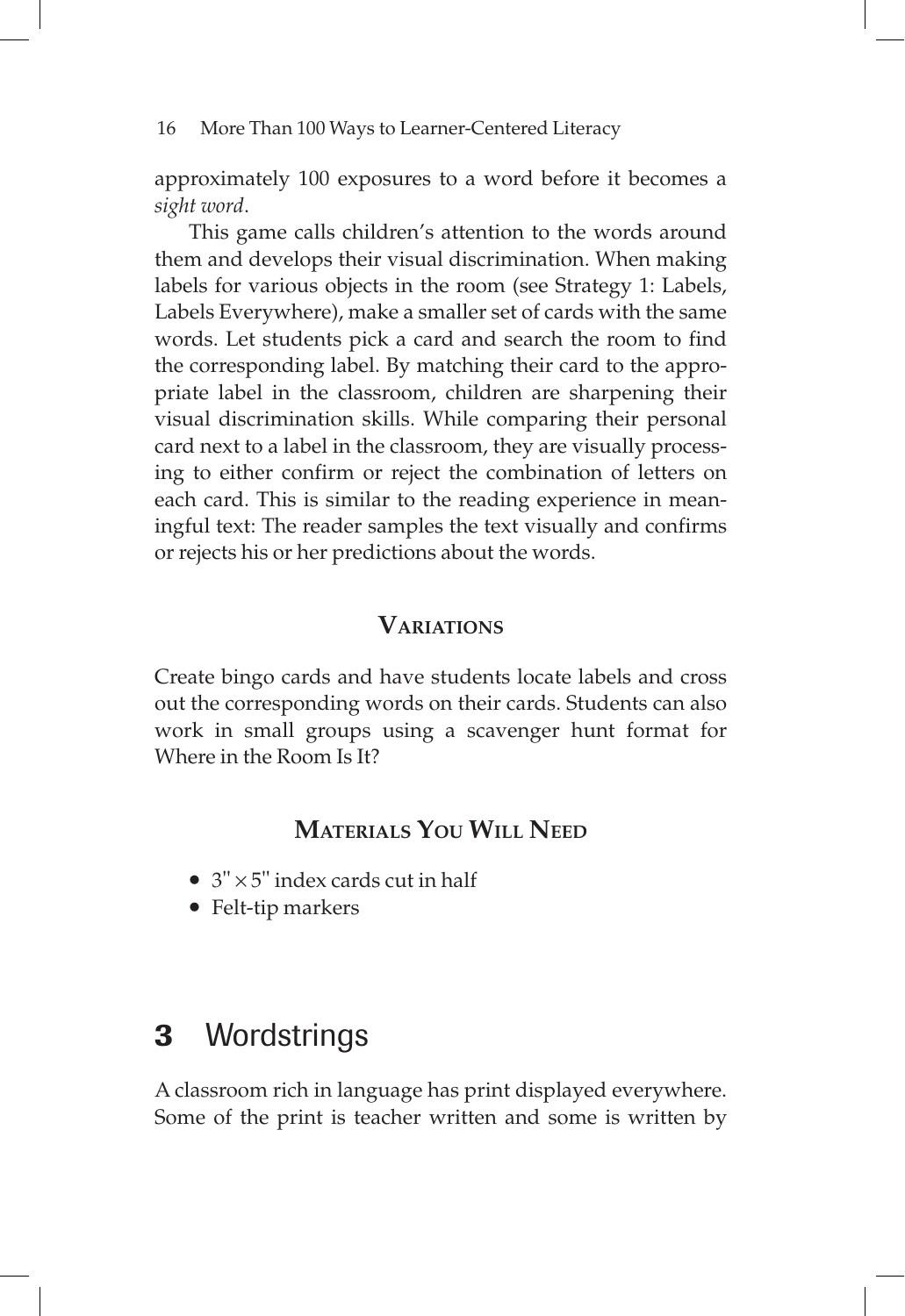children. Word walls, language-experience charts, enlarged copies of poems from shared reading—all immerse children in language.

A clothesline is a simple and inexpensive way to capitalize on unused space in the classroom. Capture students' language on sheets of chart or butcher paper and string across the room or around its perimeter on a clothesline. These developing word lists provide stimulating, descriptive language created by the students' experiences. Students will return again and again to these familiar records of their developing knowledge, often imitating the teacher and using a pointer as they read the text.

To create a wordstring, paste an illustration or photograph on the center of a large piece of chart or butcher paper and hang it on a chalkboard or easel. Have students list all the words or short phrases that the picture brings to their minds on their own piece of paper. You may want to choose a picture that elicits emotional or aesthetic reactions. The complexity of the picture and the students' associations will vary based on their experience level.

Ask students to volunteer to share their words with the class. Write students' words on the chart paper, surrounding the picture, and hang it on the wordstring. Students can use the picture as a story starter. The displayed vocabulary will enhance their writing. Younger students can use the words to complete sentence frames that can be displayed on other wordstrings.

#### **Technology Option**

This activity can be modified by technology, as well. Gather students around the computer and use KidPix or Kidspiration software to develop the icons and supporting vocabulary words. After whole group demonstrations, students could create their own individual wordstrings during computer workstation time.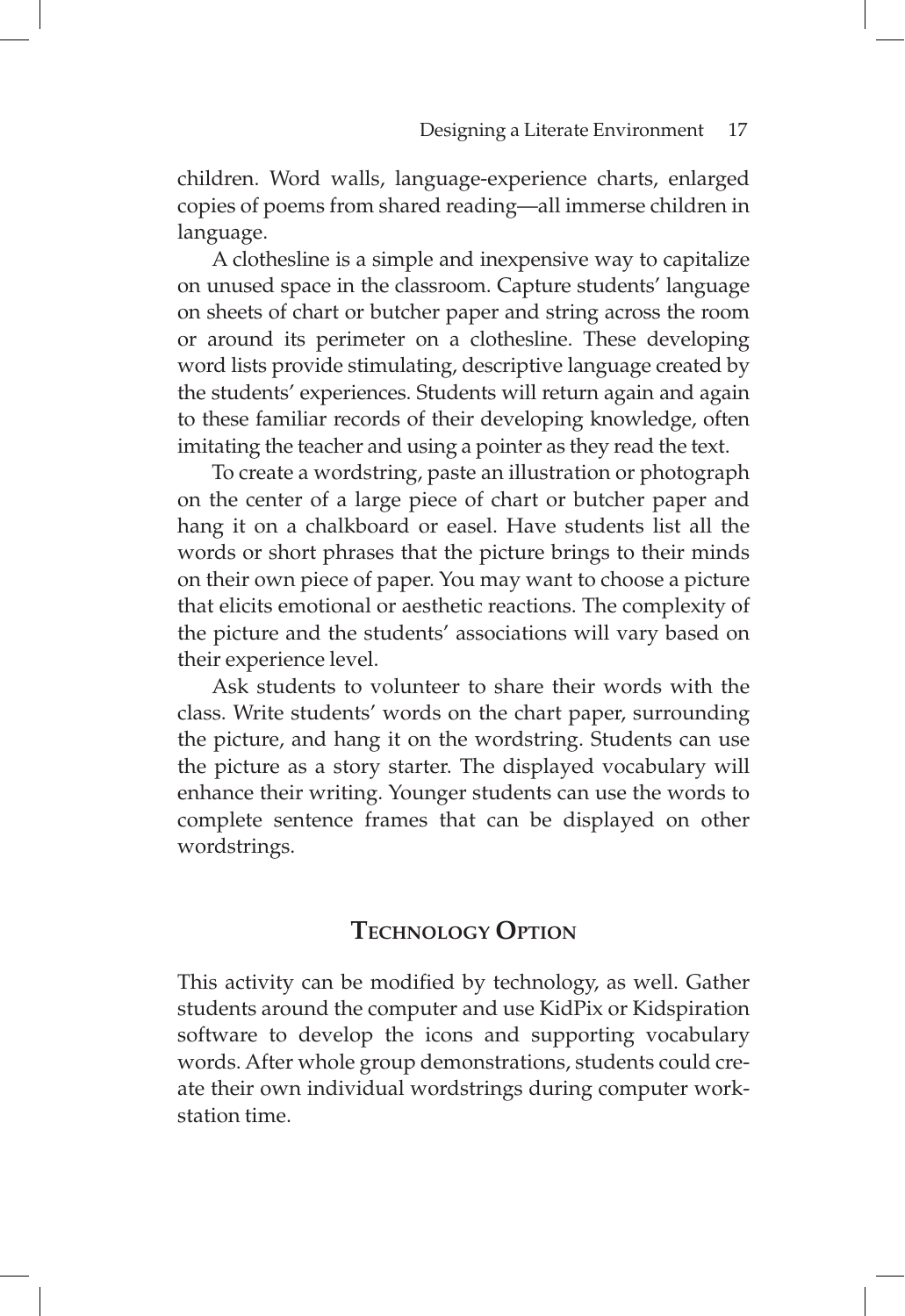#### **Materials You Will Need**

- Glue
- Photograph or illustration
- Chart or butcher paper
- Writing materials
- Felt-tip markers
- Clothesline
- Clothespins

## 4 String 'Em Up

Children need to see and hear language patterns repeatedly until the patterns become familiar and predictable. Pattern books, predictable stories, and songs are an effective source of consistent language patterns. Teachers promote the conventions of print (word separation, difference between letters and words, where a reader begins on a line, how to go from left to right, etc.) by using printed versions of patterns that children recognize auditorily. By connecting the patterns they have memorized with the printed word presented by the teacher, emergent readers begin to embark upon the road to reading independence.

A clothesline offers space to string up a story for chanting or shared reading, retelling, or discussion about sequence. Be sure to have plenty of colorful clothespins on hand!

Start with a favorite story. A class-created story works especially well. Reproduce the text from each page onto large chart paper. Be sure to duplicate the original spacing and print layout exactly.

Reread the story with the class.

Give each student, or pairs of students, one page to illustrate. They can use tempera paint or crayons. Talk with the children to be sure their planned illustration represents the meaning in the text.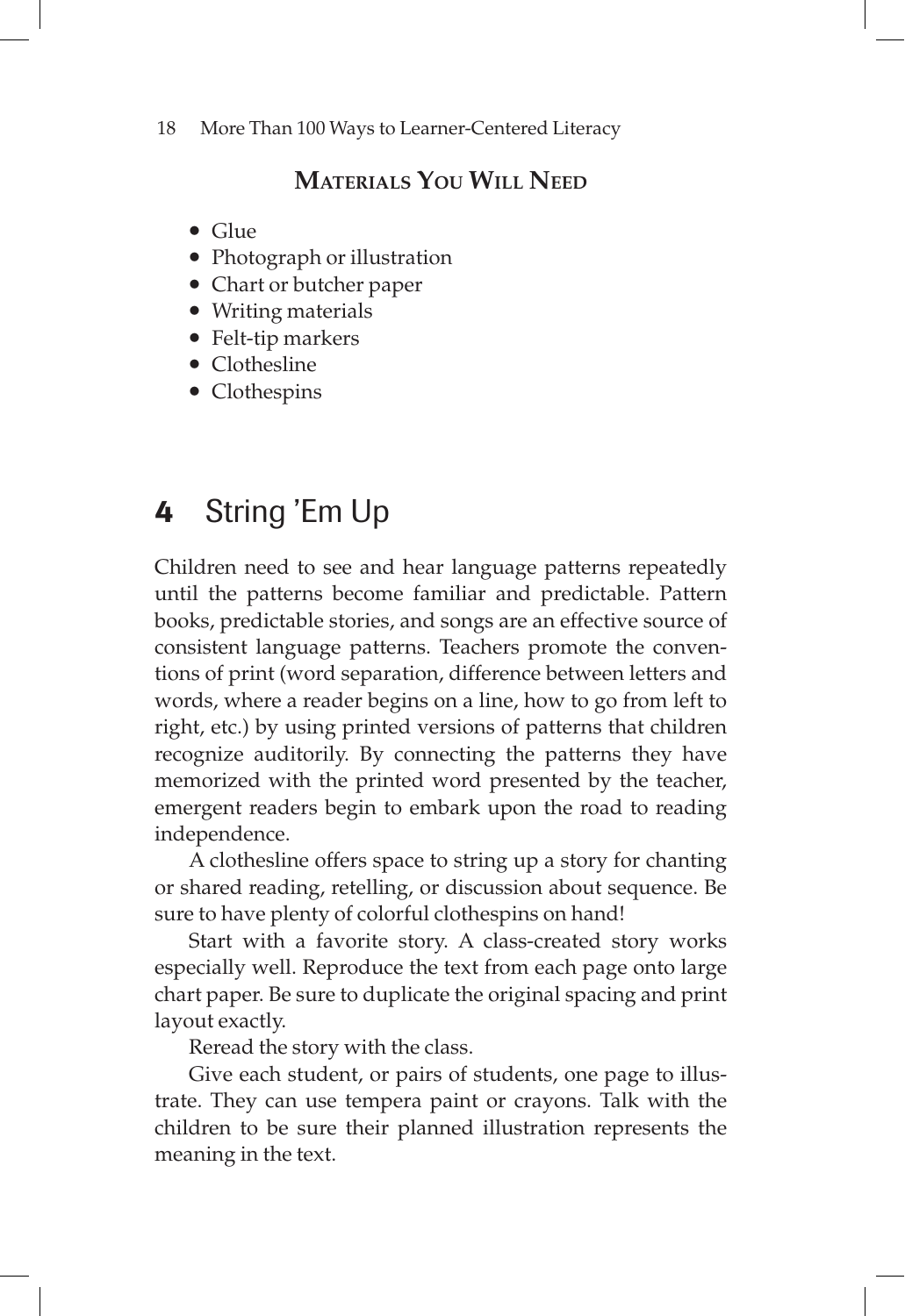As a class, organize the entire "book" across the clothesline and discuss sequence. Reread it frequently. Use the story to point out special words, phonetics, or punctuation conventions, such as quotation marks or exclamation points. You will notice the children reading it independently as well.

After a week or so, bind the story together and add it to the class library as a Big Book.

## **Materials You Will Need**

- Favorite class story
- Large chart paper
- Felt-tip markers
- Drawing materials
- Clothesline
- Clothespins

## **5** Hang-Ups

Clothes hangers are useful for displaying language-experience charts, poems, directions, and other print that your class has generated. Charts expand as a unit progresses and students have additional ideas or information. Hangers allow previously generated charts to remain visible over the length of an instructional unit or longer. Skirt hangers, especially the stacked ones, work well for storage and display.

When the class reads a chapter book, create an attribute web for each of the characters as they are introduced. Hang the attribute webs on individual skirt hangers and display them across the ceiling or along a wall. Have students continue to add attributes to the webs as they read. When they finish the book, have the students work individually or together in small groups to create compare-and-contrast matrices using the attribute webs.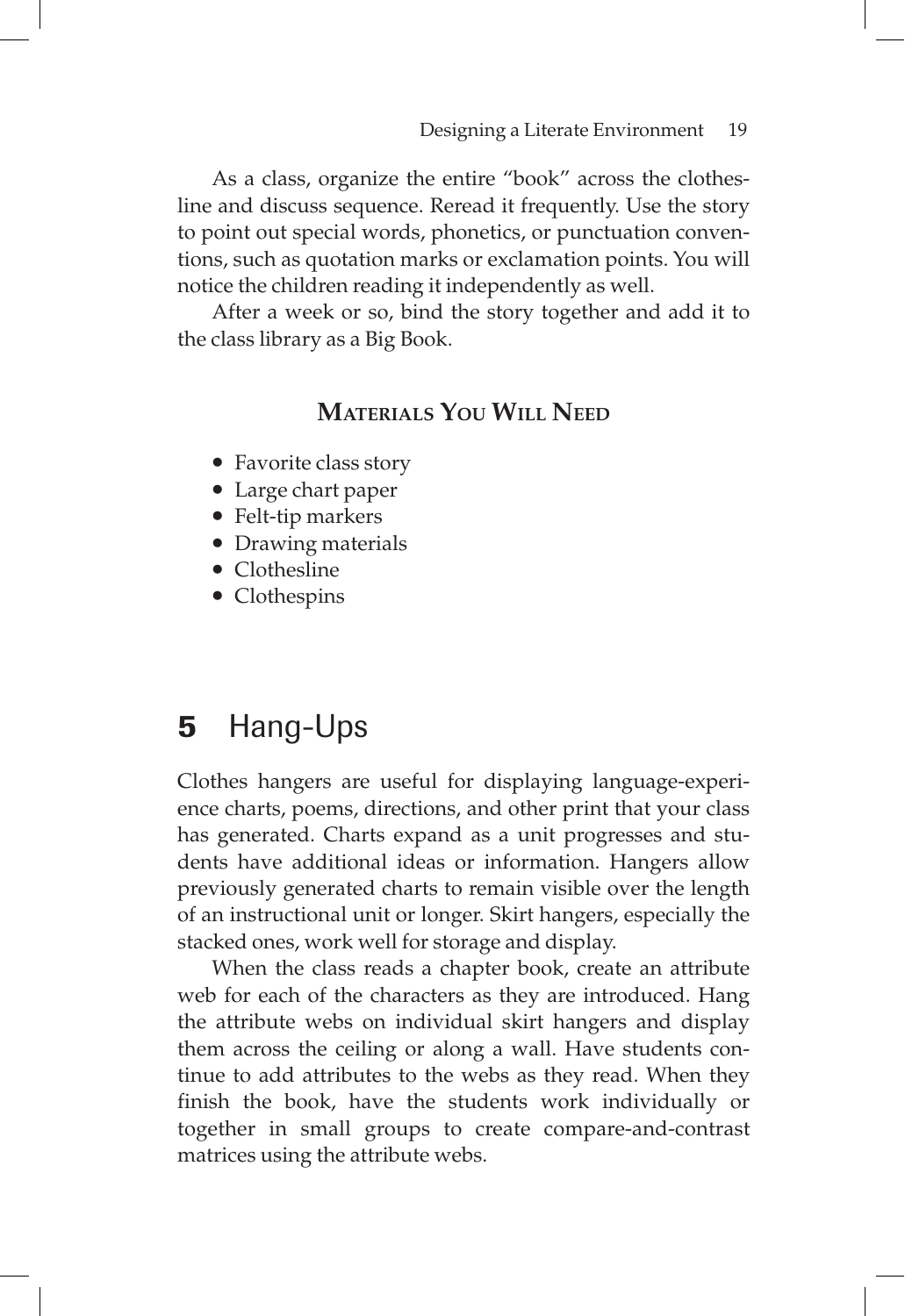

## **Materials You Will Need**

- Chapter books
- Clothes hangers, preferably skirt hangers
- Clothesline
- Chart paper
- Felt-tip markers

## **6** Shoe Bag Classification

Classifying, a basic activity for conceptual development**,** is creating groups of things that are alike in some way, or separating them because they are different. This sorting process is a fundamental thinking skill that students develop by using their expanding experiences and their own language.

Closet shoe bags are an excellent device for categorizing, classifying, and organizing information. Hang them on the back of a door, on the bottom lip of a blackboard, or on a windowsill.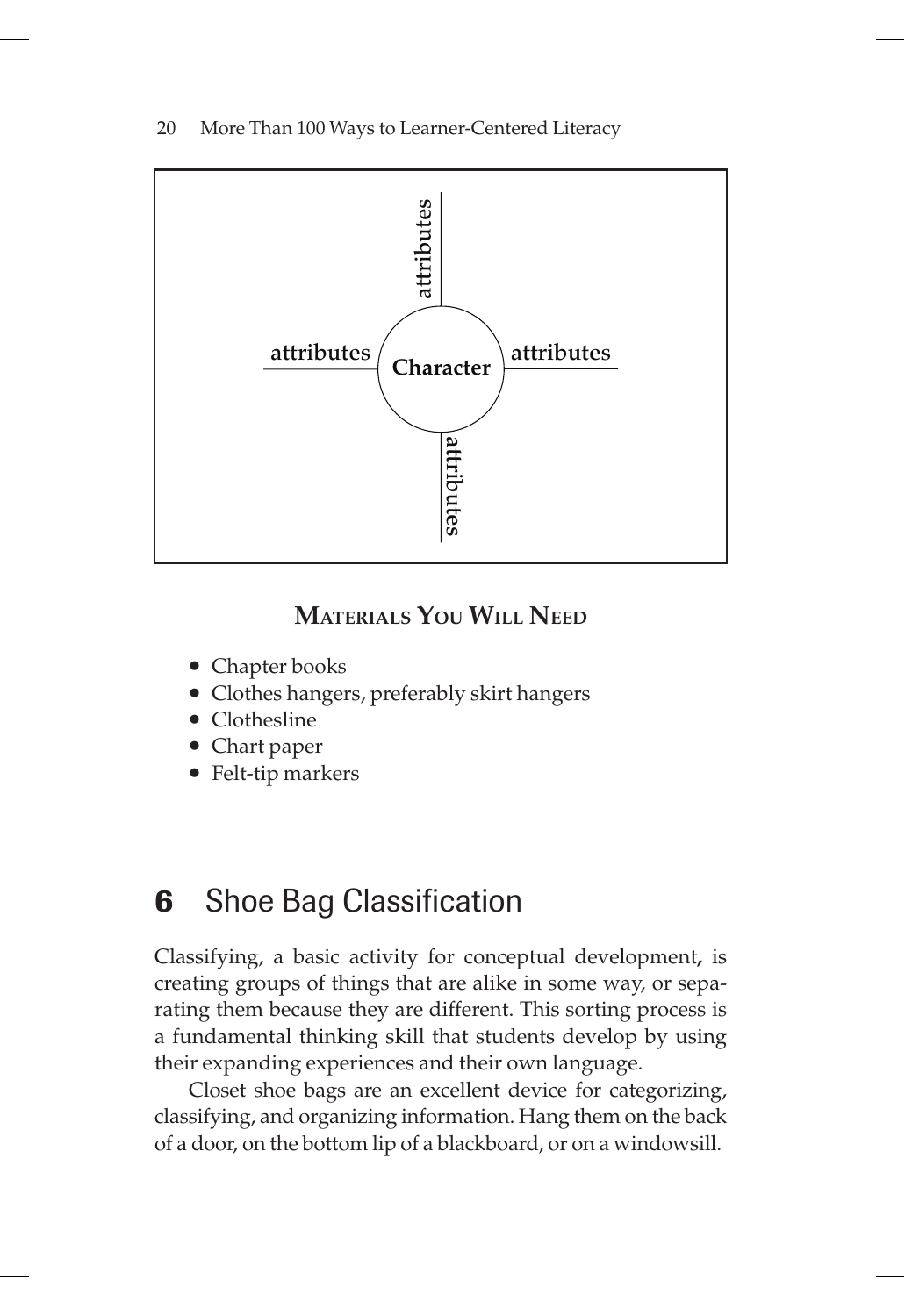Initiate a brainstorming session with the students to generate a variety of words and short phrases about a given topic. Print these words and phrases on sturdy cards. Elicit at least one idea from each child. Fifty ideas are a minimum; a hundred or more ideas ensure a rich, diverse, creative experience. Have children generate words and short phrases about the following:

- A topic or theme they are studying
- Reactions to a story or an experience
- Observations from a school walk or a field trip
- A current event

Working in pairs or small groups, ask students to sort the cards according to their own classification. Next, have students place the sorted stacks of cards into the pockets of a shoe bag. Label their categories or have other students guess the classification rule for each stack. Learner-centered classrooms value and promote divergent ways of thinking!

As a final step, ask students to re-sort the cards based on different classifications. Having students explain their rationale for sorting, and re-sorting, is an important step in any classification activity.

#### **Variation**

Another option is to give students the categories for word sorting in order to teach a specific skill or concept. For instance, ask students to sort words based on structural analysis (such as prefixes and suffixes) or based on function (such as animals that live in the woods, on farms, or in the zoo).

## **Materials You Will Need**

- 100 index cards
- Felt-tip markers
- Shoe bag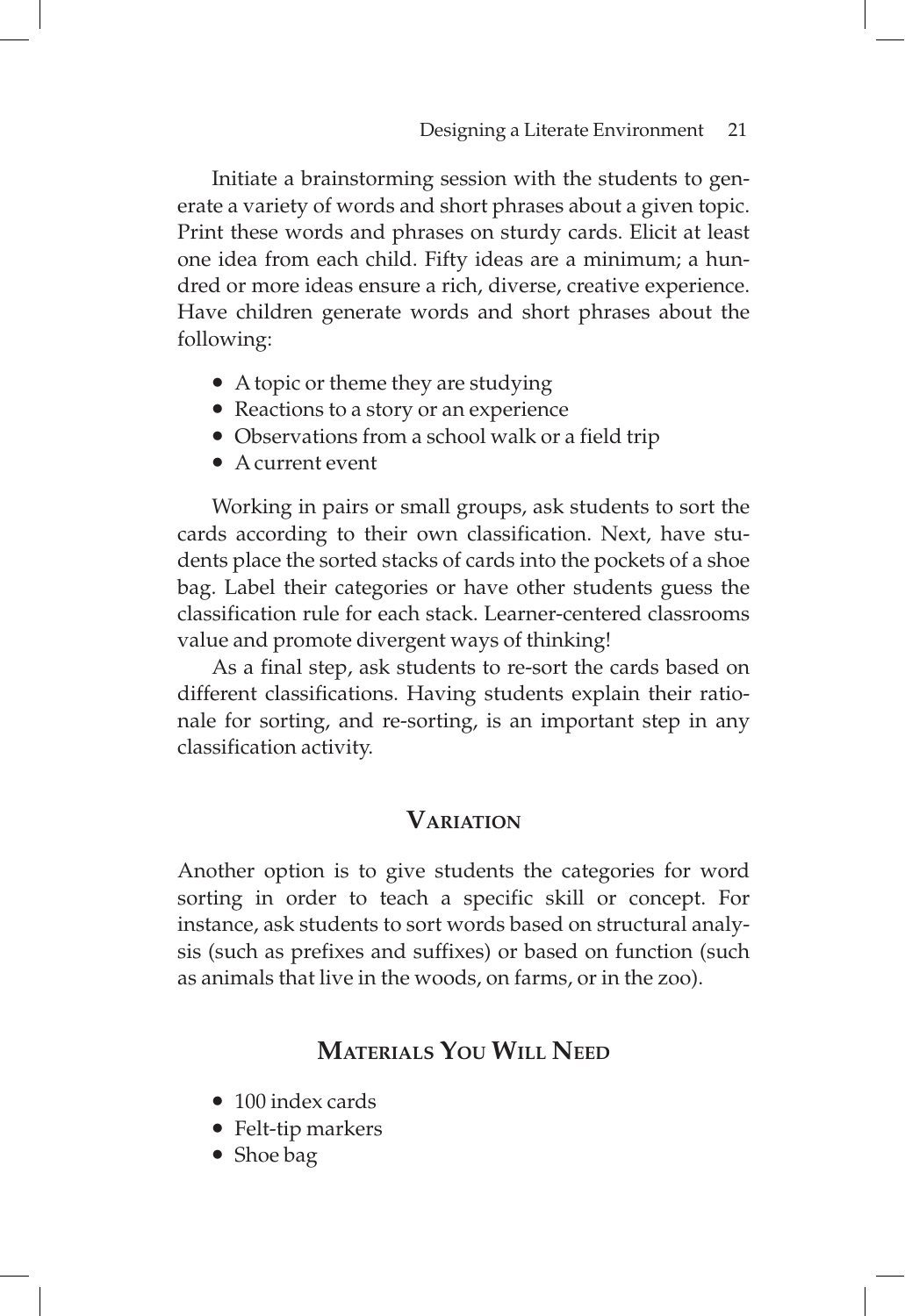## **7** Word Ribbons

Learning to spell is a developmental process. Learners go through specific stages as they become proficient spellers. According to the National Reading Panel (2000), phonemic awareness supports and accelerates learning to read and spell. Children with greater phonemic awareness are likely to be more successful initially than children who have few or none of these skills. Word ribbons support the development of spelling, phonemic awareness, and phonics skills. Word ribbons immerse students in print and provide specific word selections for children as they continue to explore print.

 Word ribbons are long strips of paper on which words are grouped in predetermined categories (e.g., initial or final consonant blend, vowel sound diphthongs or digraphs, rhyming families, pluralization). Word ribbons can be suspended from window shades, door frames, or other infrequently used classroom spaces. They are a quick reference for students looking for a word as well as a launching point for discussion when a child finds a word that fits, or doesn't fit, into a category. Word ribbons are a great tool for the ever-growing collection of language in your classroom.

Initially, word ribbons should be developed with the class during shared reading. After the first read aloud, reread the story and ask students to find words that fit a particular pattern. For example, words that end in –*tion*, or words that begin with *th–*. Or they can listen for and look for words with the same letter but with different sounds such as the soft or hard pronunciation of sound represented by the letter *C* or *G*. These initial exercises focus on phonemic awareness; they help children notice, think about, and manipulate sounds in spoken language.

List the words on your prepared word ribbons as they are discovered. Post the ribbons so they are visible and accessible to the class to continue adding new examples. As children read and reread the posted lists, they are working with graphophonics; they are learning how to relate letters and sounds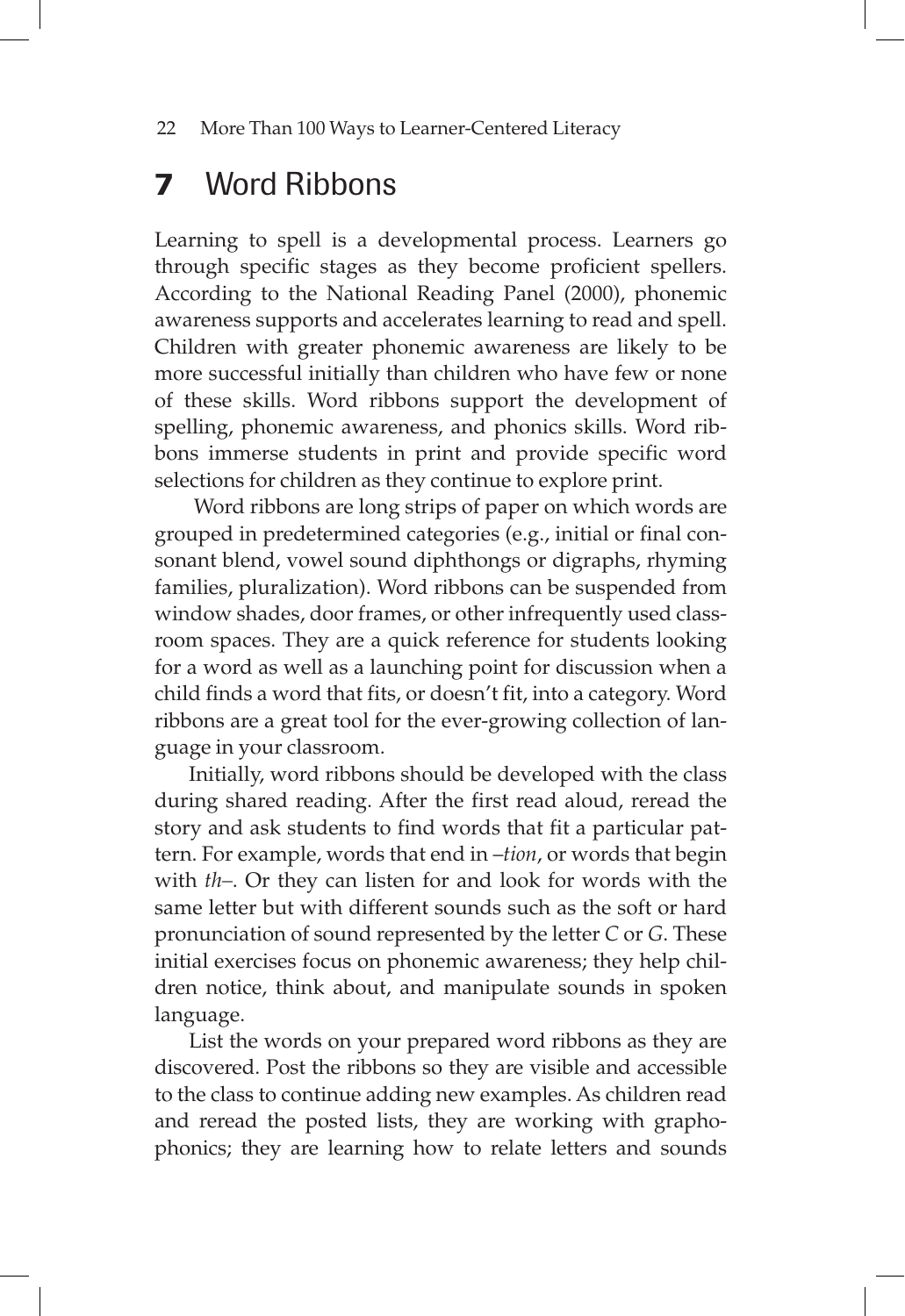together, how to break apart spoken words into sounds, and how to blend sounds to form words. Eventually, students will make these kinds of discoveries about words spontaneously during shared reading or during their individual reading time and request that new word ribbons be created.

## **Materials You Will Need**

- Favorite read-aloud story
- Long strips of paper
- Felt-tip markers
- Masking tape

## 8 Class Mailbox

In the learner-centered classroom, students engage in relevant, purposeful reading and writing activities. These tasks engage students in real-life activities and are highly motivating instructional strategies. These activities should include mechanisms that encourage students' writing and provide opportunities for meaningful correspondence. As much as possible, students should have an opportunity to choose what they will write and what format they will use. Provide ample time for writing throughout the school day.

Setting up class mailboxes offers a purposeful opportunity for students to communicate in writing. You can purchase an inexpensive mailbox at a hardware store and decorate it with a montage of students' drawings, theme-based pictures, or each student's handwritten name.

You can also set up individual message boxes for each student. Ask each student to bring in an empty round cardboard oatmeal carton. Discard the box lids and lay each carton on its side. Next, glue the cartons together in a pyramid. (For a class of twenty-one students, begin with a row of six cartons,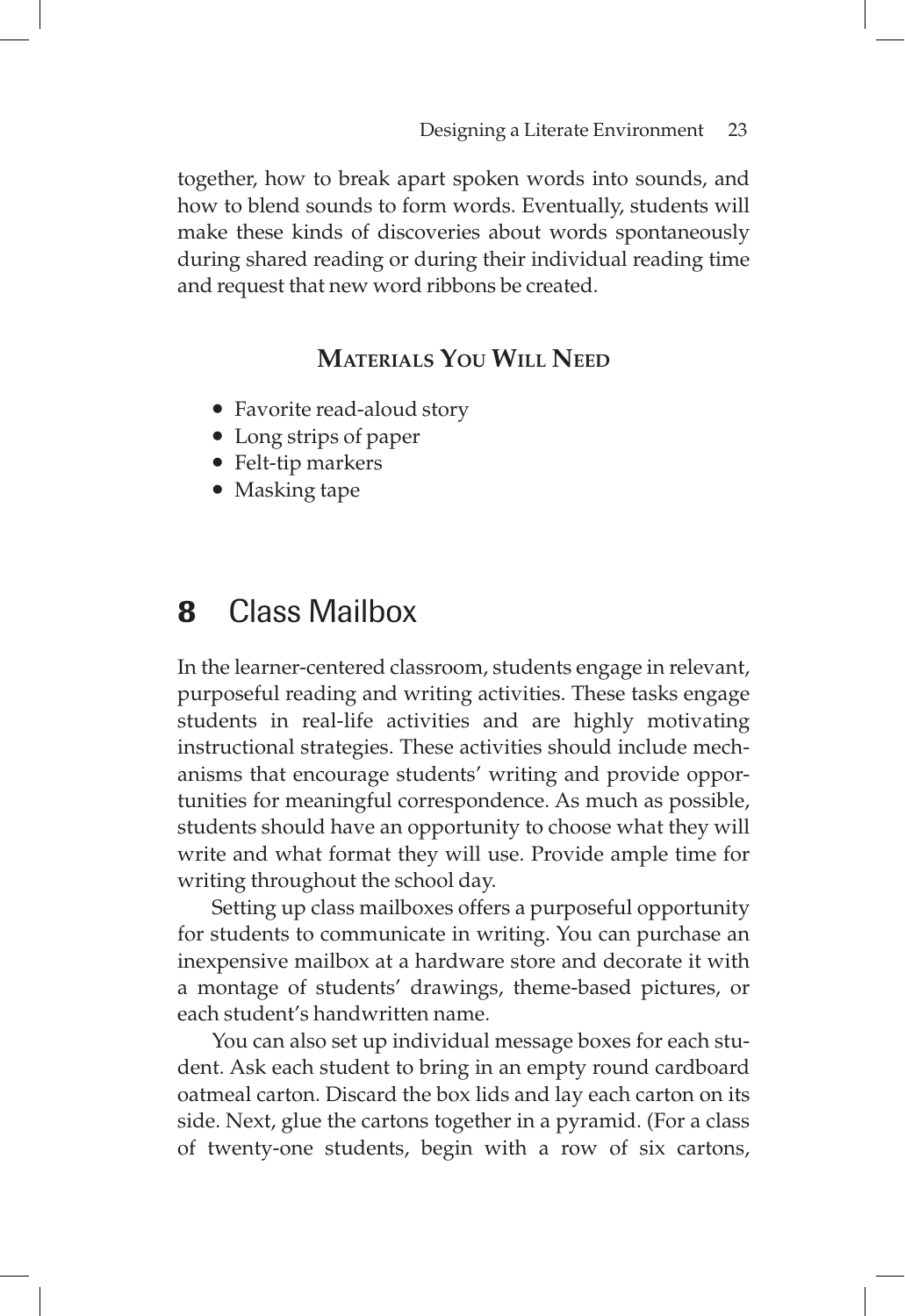topped with a row of five, then four, etc.) The result is a "mailbox pod" in which each student has a space where notes can be delivered.

## **Technology Option**

Set up electronic pen pals. Allow students to use electronic mail to communicate with students in other classrooms on the campus, or anywhere in the world. When students write for authentic reasons, such as informing others or gathering information or communicating with a variety of other people, their integration of writing conventions improves. When students receive a meaningful response to their writing, the feedback enables them to become more skillful communicators.

## **Materials You Will Need**

- One standard mailbox or one round oatmeal carton for each student
- Drawing materials
- Glue
- E-mail network

## **9** Message Center

The Message Center, originated by Carolyn Burke of Indiana University, provides an opportunity for interaction through writing and a purposeful way to develop fluency with written language. Students post messages that inform, persuade, commend, remind, or react. The center encourages sharing ideas, demonstrates the functional nature of writing, and facilitates communication among individuals, small groups, and the whole class. Information, notes, and communications can be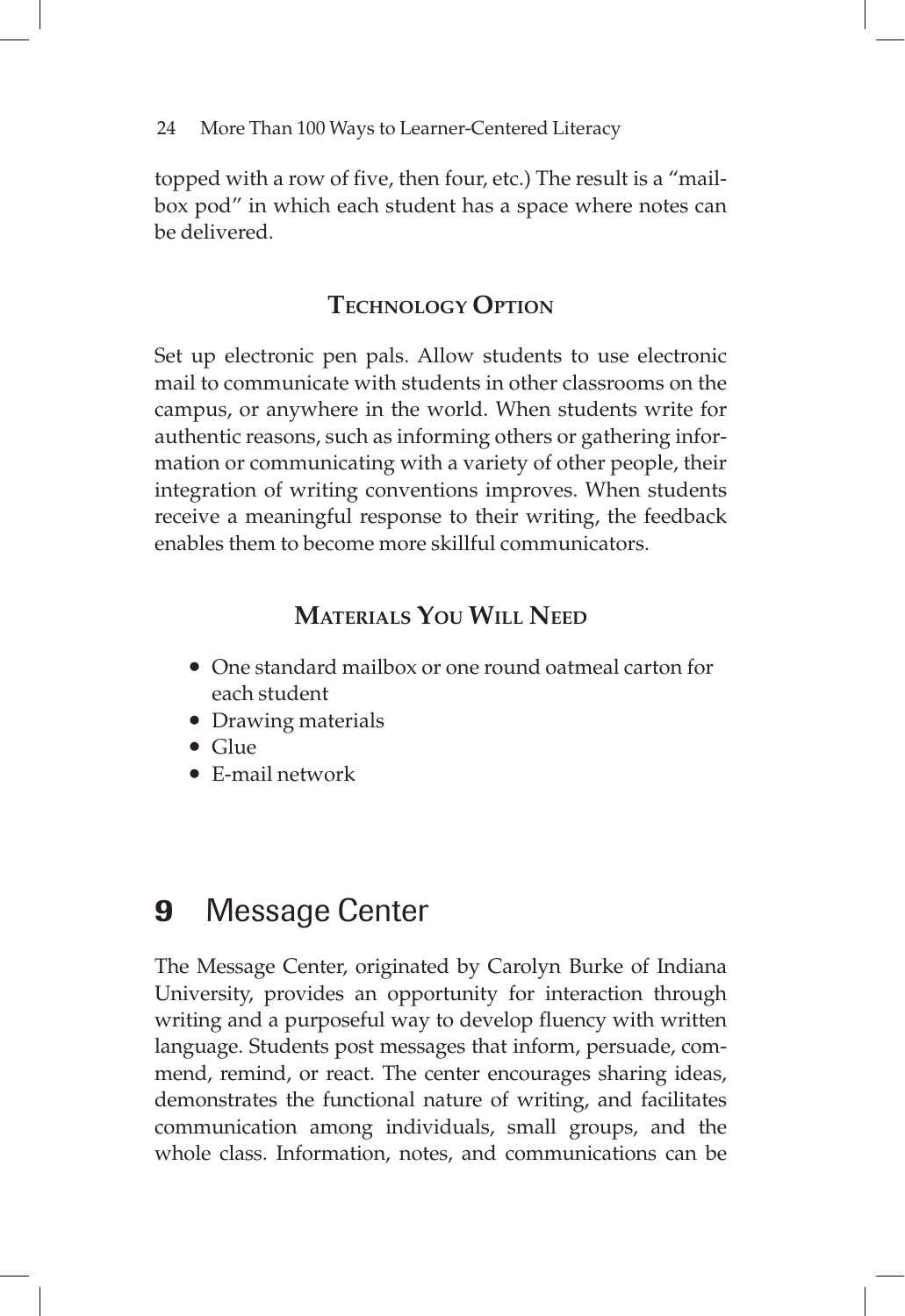posted at the class Message Center. Compliments, invitations, advertisements, and reminders can also be placed at the center.

Create a Message Center by designating a specific area in the classroom where messages can be posted. Choose wall space or an easel with a pad or board. The center should be inviting, attractive, and organized with the appropriate writing and posting materials to facilitate communication.

Write a special greeting or message to your students. In your message, describe the center. Explain what it is and its most appropriate use. For example, discuss and post guidelines for who can use the board, when it can be used, and some of the purposes and logistics of using it (e.g., be sure to include the sender's and receiver's names). Use the center for special announcements such as "It's Joe's birthday today" or "Don't forget about the field trip on Friday" or "Who would like to help clean up the desktops this afternoon?" Students become used to checking the board and anticipating directions and information from the teacher, news of the day from the main office, and personal correspondence from their classmates.

## **Materials You Will Need**

- Wall space or easel with a large sheet of chart paper
- Felt-tip markers
- $3'' \times 5''$  index cards, note paper, or sticky notes
- Masking tape or tacks
- Writing materials

## 10 Personal Word Banks

Flexibility and choice are important elements in the learnercentered classroom. Rather than create universal spelling lists, encourage your students to keep personal word banks. Students can choose interesting words from shared reading,